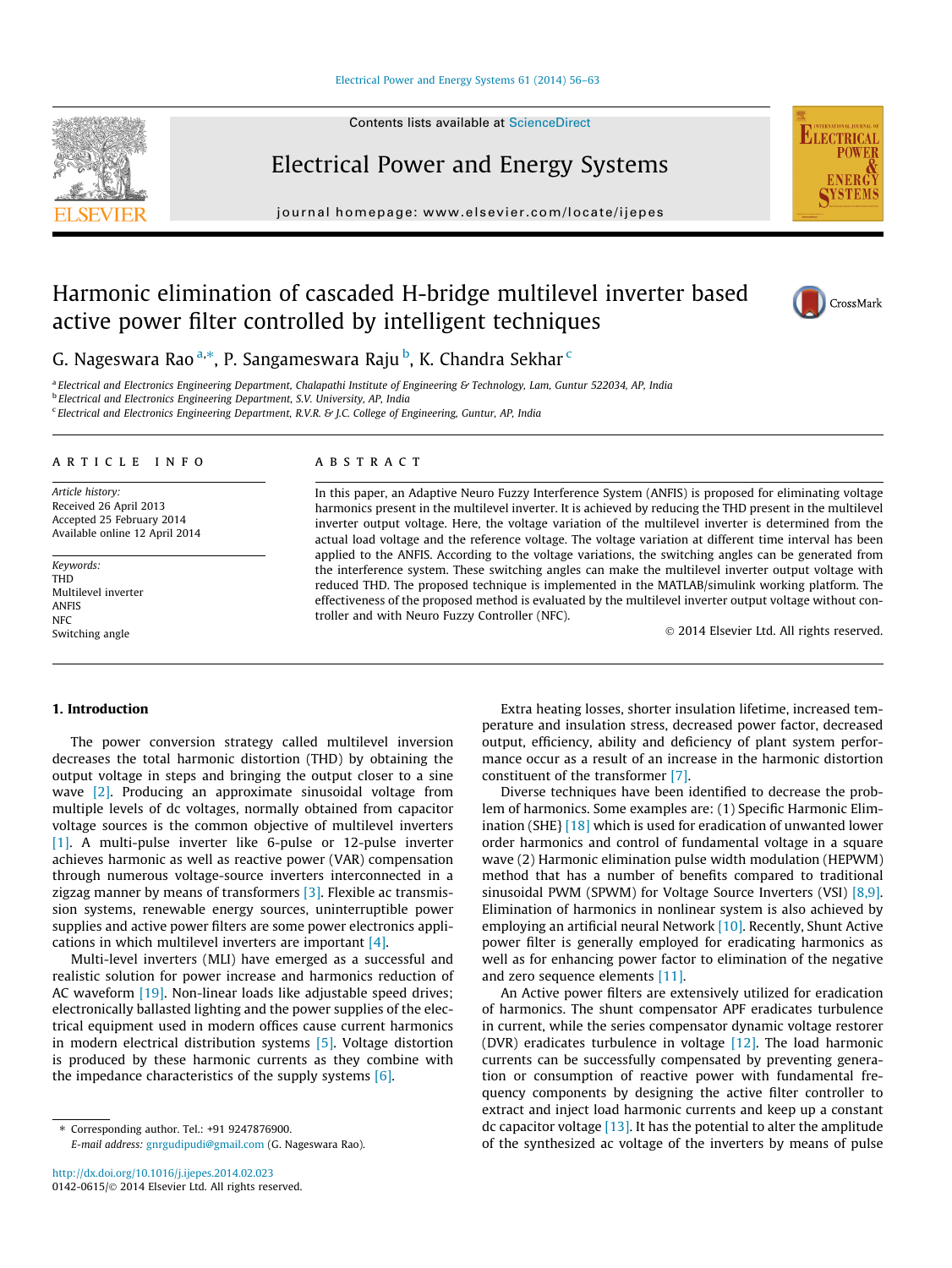width modulation or by controlling the dc-link voltage [\[14,15\].](#page--1-0) The design of the power semiconductor device, modulation method utilized for regulating the switches and the design of the coupling elements influence the performance of APF. One method used to identify active filter current references is by connecting Lf and Cf on the AC and DC sides respectively and standards can be met and power rating of the APF can be decreased by using selective harmonics compensation.[\[16,17\].](#page--1-0)

In this paper, an Adaptive Neuro Fuzzy Interference System (ANFIS) is proposed for eliminating voltage harmonics present in the multilevel inverter. It is achieved by reducing the THD present in the multilevel inverter output voltage. Here, the voltage variation of the multilevel inverter is determined from the actual load voltage and the reference voltage. The voltage variation at different time interval has been applied to the ANFIS. According to the voltage variations, the switching angles can be determined from the interference system. Then the THD of the proposed method is determined. The effectiveness of the proposed method is evaluated by the multilevel inverter output voltage without controller and with Neuro Fuzzy Controller (NFC). The rest of the paper is organized as follows: Section 2 briefly reviews the related works and Section [3](#page--1-0) describes the proposed technique with sufficient mathematical models and illustrations. Section [4](#page--1-0) discusses the implementation results and Section [5](#page--1-0) concludes the paper.

#### 2. Related works

Several literary works related to mitigation of harmonics in multilevel inverter exist in the literature. A few is most recent literature works in this topic are reviewed in this section. Rup Narayan Raya et al. [\[26\]](#page--1-0) have proposed the harmonic elimination problem in PWM inverter was treated as an optimization problem and solved using particle swarm optimization (PSO) technique. The derived equation for computation of total harmonic distortion (THD) of the output voltage of PWM inverter was used as the objective function in the PSO algorithm. The objective function was minimized to contribute the minimum THD in the voltage waveform and the corresponding switching angles were computed. The method was applied to investigate the switching patterns of both unipolar and bipolar case. While minimizing the objective function, the individual selected harmonics like 5th, 7th, 11th and 13th could be controlled within the allowable limits by incorporating the constraints in the PSO algorithm. Salam z et al. [\[20\]](#page--1-0) has proposed a HEPWM scheme for voltage source inverters (VSI) based on the curve fittings of certain polynomial functions for controlling modulation index of VSC. Raya Rup Narayana et al. [\[21\]](#page--1-0) proposed a PSO based optimal switching technique for voltage harmonic reduction of multilevel inverter.

Reddy et al. [\[22\]](#page--1-0) have proposed a 7-level inverter for achieving reduction in the number of harmonics as well as number of switches. The total harmonic distortion percentage for the 7-level inverter has been computed. By selecting proper switching angles, they have achieved harmonic reduction. As a final point, they have compared the harmonics in different levels of the multilevel inverter. The comparison has proved that the THD value is minimal for the 7-level inverter. The simulation results have coincided with the prediction and strictly matched with the experimental results.

Chitra et al. [\[23\]](#page--1-0) have proposed the design s Fuzzy Logic Controller (FLC) that is rule based for multilevel inverter. The DC link voltage has been kept constant and the modulation index of the inverter has been varied for controlling the multilevel inverter. Subsequent to a comprehensive evaluation of the benefits of the nine-level cascaded H Bridge multilevel inverter topology, it has been developed as the test system for the design of the fuzzy logic controller. Traditional control techniques have been mostly limited to the direct and indirect influence of the inverter. Simulative experimental studies have shown that the proposed fuzzy logic controller has improved functionalities. Subsequent to a comprehensive research of the features and comparison of traditional controller for harmonic disturbance, voltage profile and other system parameters with the conventional controller the Fuzzy Associative Memory (FAM) table has been derived.

Manokaran et al. [\[24\]](#page--1-0) have presented multilevel VSI circuit assisted simulation of STATCOM utilized for harmonic reduction. Medium to high power reactive compensation application have been utilized for multilevel inverters based on cascaded converter. Cascaded based multilevel STATCOM has the major drawback of been voltage unbalance. They have proposed an uncomplicated control strategy for use in STATCOM that is based on cascaded two-level inverter, for achieving voltage balance. Two traditional three-phase two-level inverters have been cascaded in their topology. Four level operation at STATCOM out-put has been obtained by the two inverters functioning at two separate dc link voltages. The performance of the proposed control strategy has been predicted by performing simulation studies. Voltage ripple caused harmonics have been decreased in STATCOM. This has led to the reduction in the size of inductor and DC capacitor. Smaller number of devices has been the important merit of STATCOM. The response of VSI to reactive power change has been exceedingly rapid.

Agarwal et al. [\[25\]](#page--1-0) have proposed to eradicate some outstanding lower order harmonics, and concurrently, control excessive magnitude of output voltage of a multilevel inverter by using an optimization technique for calculating switching angles at fundamental frequency switching scheme by solving selective harmonic elimination equations which are nonlinear transcendental equations. Uncomplicated, multiple or even no solution may exist for a specific value of a modulation index, since these equations are nonlinear transcendental in nature. The design of the proposed method is performed in such way as to make correct knowledge of initial guess unnecessary for obtaining all possible solutions. Further, their method has been appropriate for higher level of multilevel inverters where computational load is excessive making switching angles calculation impossible by other available methods. The solutions that generate smallest THD in the output voltage are selected where multiple solutions exist for the values of modulation indices. Instead of taking a single set of solution, multiple solution sets have been taken into account for obtaining a remarkable reduction in THD. The effectiveness of the method has been confirmed by means of computational results depicted graphically for better comprehension.

Rup Narayan Raya et al. [\[26\]](#page--1-0) have presented the selected lower order harmonics of multilevel inverter were eliminated while the overall voltage THD was optimized by computing the switching angles using particle swarm optimization (PSO) technique. The discontinuity in the solution of selected harmonic elimination (SHE) problem at certain modulation indices was avoided by optimizing the individual harmonics to allowable limits. While choosing the set of solution leading to minimum THD, the abrupt changes in the switching angles were discarded by limiting the voltage THD within allowable limits. Also the selected higher order harmonics were eliminated by additional switching along with the lower order harmonics. In order to reduce the computational burden for online application, the switching angles computed by the proposed PSO technique for optimum THD at varying modulation indices were stored as a look-up table in the DSP memory.

Fathi et al. [\[27\]](#page--1-0) have proposed the application of selective harmonic elimination pulse width modulation (SHEPWM), for the elimination of low order harmonics in multilevel inverters. Obviously, feasible solution does not exist for the associated equations for certain operating points related to the modulation index (M). Consequently detrimental harmonics like the 5th harmonic has